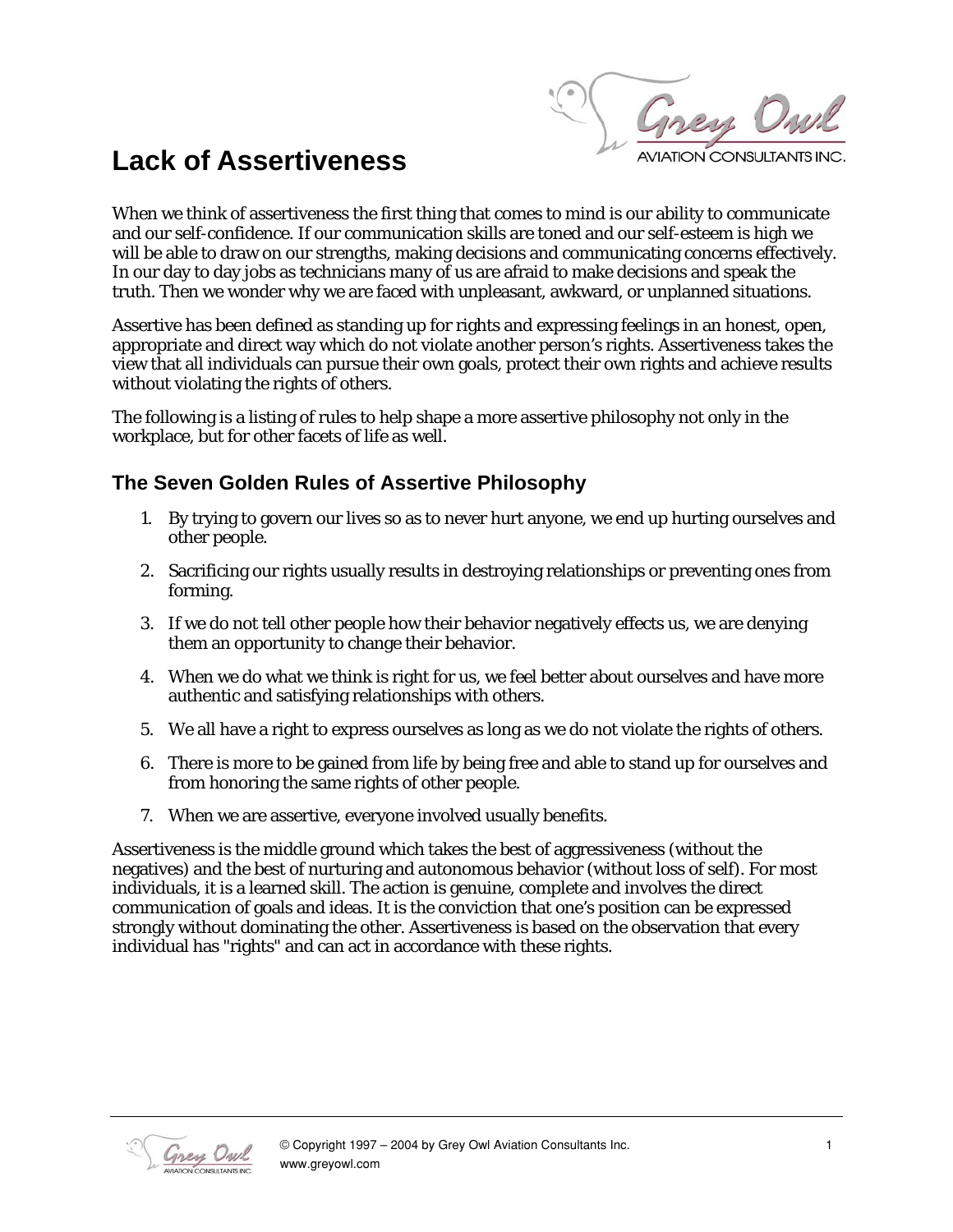## **List of Rights**

- The right to have and express your own feelings and ideas
- The right to be listened to and taken seriously
- The right to ask for what you want
- The right to get some of your own needs met
- The right to be treated with respect
- The right to say "no" at times and not feel guilty
- The right to ask for information from others

Assertive behaviors allow individuals to achieve results. They help individuals to be clear on what they want and to act in a positive, honest, direct and self-enhancing way without diminishing self. It allows a person to be sensitive to other individuals' viewpoints and positions without having this diminish ones own ideas and alternatives. Individuals behaving in this manner feel confident about themselves during the situation and afterwards. There is also a high level of respect for the other individual.

Over the years of human factors awareness training many of the programs include a behavioural analysis in the workshop that provides the individual with an insight on their behavioral style. When we look at the individual's behavior style we can identify how their character affects their judgement throughout the day, not only when things are going well but when things are not going well. Everyone is different and there is no right or wrong behavioral style to embrace. Just realizing how our behavioural style effects our judgment provides us with an important understanding of how we interact with events and other individuals.

How can we improve our ability to be assertive? In order to have the best of both worlds, between the nurturing and aggressive behavioral styles, we must become aware of our own weaknesses and turn them into positive behaviors.

We know that there are positive and negatives to each behavioral style and if we focus on the negatives and try to make them a positive, the positive character will bring us closer to being an assertive person which ultimately is our goal. Looking at assertive behavior in this light, we can define an assertive person who is adept in both human relationships and task accomplishment.

When we look at the relationship side of the equation we see that communication is very important. We have to learn how to communicate which includes the ability and tolerance to listen. There are many good books, tapes, videos and seminars that will influence us and show us how to become effective communicators. We can take a Dale Carnegie course or join a local chapter of Toastmasters, both good programs which have lasting effects.

On the other side of the spectrum is the task at hand where a good technical knowledge base is required. We need to understand our aircraft and what is required to keep current in our field. We must take pride in our work and be able at the end of the shift to go home with confidence, realizing what we have done was completed to the best of our ability without compromise. If we do not have this feeling, then we were not being assertive enough.

Many of us seem to be short-changing ourselves because of our lack of assertiveness. We find that the maintenance departments are the last in many cases to get the budget for staff, training